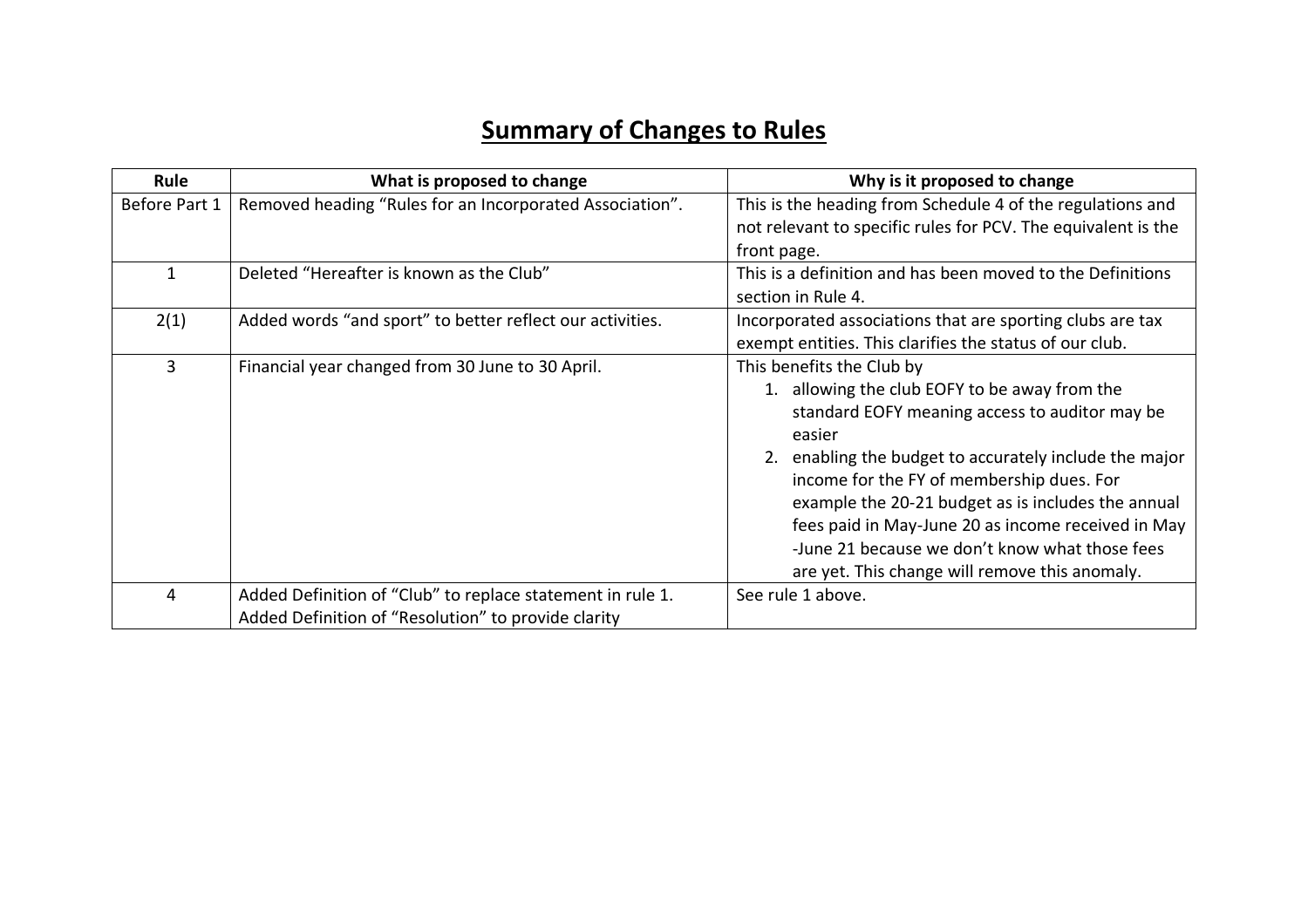| Rule | What is proposed to change                                                                                                                       | Why is it proposed to change                                                                                                                                                                                                                                                                                                                                                                                                                           |
|------|--------------------------------------------------------------------------------------------------------------------------------------------------|--------------------------------------------------------------------------------------------------------------------------------------------------------------------------------------------------------------------------------------------------------------------------------------------------------------------------------------------------------------------------------------------------------------------------------------------------------|
| 8    | Deleted the requirement for a member to own a 4WD with low<br>range capability<br>Added provision to allow the Committee to set any criteria for | Current rigid definition has unintended consequences:<br>• Does a life member who no longer owns a 4WD<br>cease to be a member?                                                                                                                                                                                                                                                                                                                        |
|      | new members joining the Club, providing no current member's<br>status is affected.                                                               | Vehicles are registered in a single person's name -<br>$\bullet$<br>does this mean their partner cannot be a member?<br>It is proposed that at the same time the Committee will<br>amend the policies to require new members to own within<br>their immediate family a vehicle capable of off road<br>driving, which in practice means having low range<br>capability. This will also allow the Club to be flexible with<br>any changes in technology. |
| 9    | Single and Family Membership have been combined to Full<br>Member.<br>Added new category of Family Member for dependents of a                    | The use of member and membership is confusing and the<br>amendments now only refer to member.<br>In practice the current family membership means that a                                                                                                                                                                                                                                                                                                |
|      | Full or Life member.                                                                                                                             | couple are both full members but only pay 1 membership<br>fee and have a common member number. Fees are dealt<br>with in Rule 13 which has been amended more broadly and<br>no practical change will occur. Membership numbers are<br>not relevant to the Rules.                                                                                                                                                                                       |
|      | Deleted restriction of dependent being greater than 6 months.                                                                                    | Unclear as to reason why children 0-6 months would be<br>excluded as dependents and therefore potentially from                                                                                                                                                                                                                                                                                                                                         |
|      | Rewording of other categories, but without change of intent<br>except for Honorary Member which now can include an                               | insurance cover - this is not included in the 4WDVic<br>definition of a member.                                                                                                                                                                                                                                                                                                                                                                        |
|      | organization.                                                                                                                                    | Proposed that the Committee amend policies at the same                                                                                                                                                                                                                                                                                                                                                                                                 |
|      |                                                                                                                                                  | time as rule change to maintain existing approach to<br>annual fees and membership numbers.                                                                                                                                                                                                                                                                                                                                                            |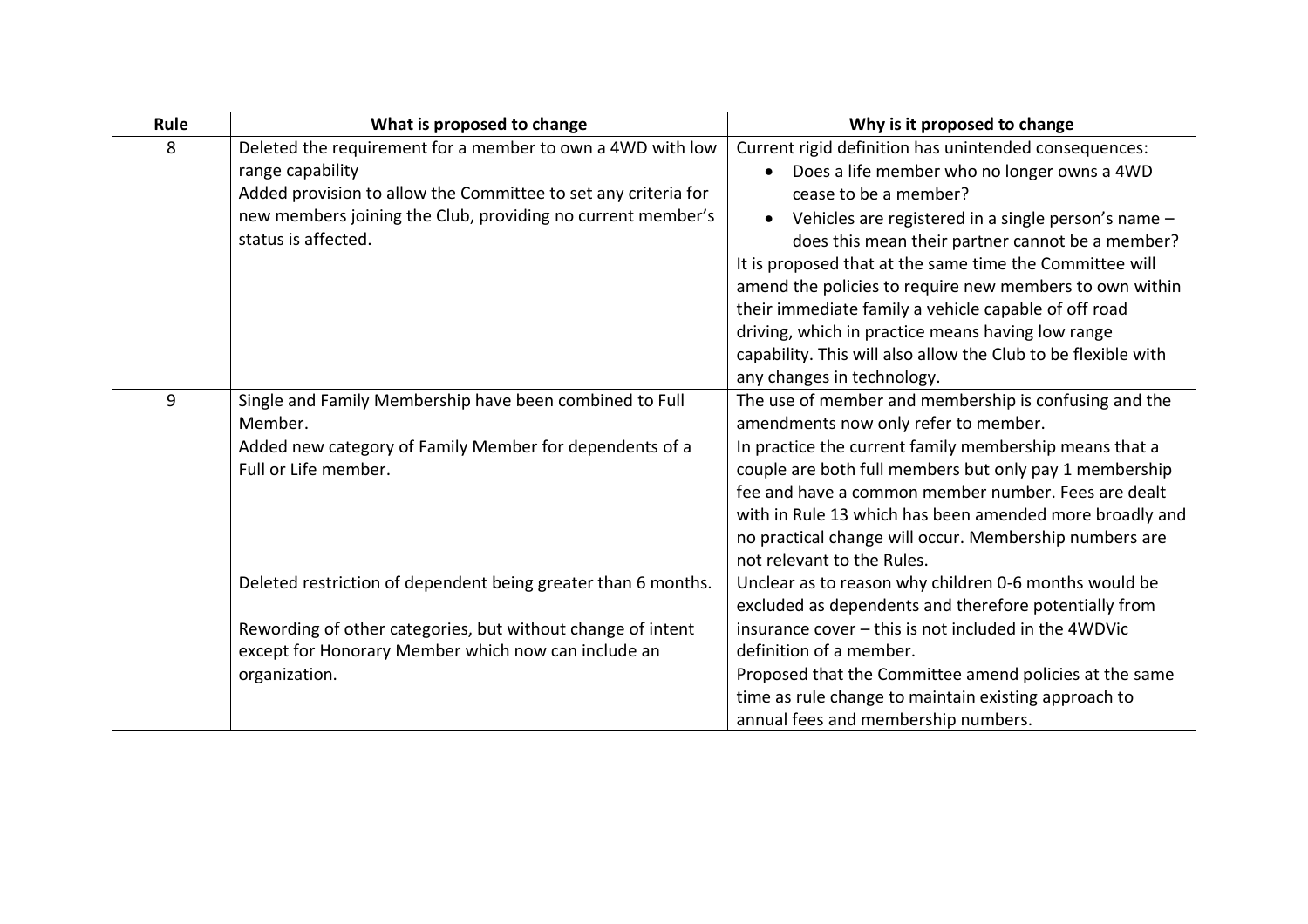| Rule  | What is proposed to change                                                                                     | Why is it proposed to change                                                                                                                                                                                                                                                                                                                                                                 |
|-------|----------------------------------------------------------------------------------------------------------------|----------------------------------------------------------------------------------------------------------------------------------------------------------------------------------------------------------------------------------------------------------------------------------------------------------------------------------------------------------------------------------------------|
| 10    | Amended need for written application to complete an<br>application as approved by the Committee.               | Application is now made online through Wild Apricot.                                                                                                                                                                                                                                                                                                                                         |
|       | Only made applicable to a Full Member.                                                                         | To distinguish from Temporary Member, which application<br>is now as per $9(5)$ – any requirements set by the<br>Committee.                                                                                                                                                                                                                                                                  |
|       | Added items (a) thorough (c)                                                                                   | This rule had omitted important items included in the<br>Model Rules. These have been reinstated.                                                                                                                                                                                                                                                                                            |
|       | Deleted requirement for application to be proposed and<br>seconded by a current member                         | This is an administrative burden that is observed only<br>because of its inclusion in the rules and currently provides<br>no benefit to the Club. Applications still to be reviewed by<br>Membership Secretary and Committee generally. Was not<br>part of Model Rules.                                                                                                                      |
| 11(1) | Inserted words "as a Full Member"                                                                              | This is to distinguish from any application for Temporary<br>Membership and remove the need for the Committee to<br>consider each application for Temporary Membership.<br>Policies should be amended to provide Membership<br>Secretary with management of any process.                                                                                                                     |
| 13    | Added sub rule (2) to enable the Committee to set different fee<br>levels for members in different situations. | This change reflects current practice of charging different<br>fees for 10, 20 and 30 year members and same fees for a<br>single or couple members. Provides clear basis for charging<br>different fees for longer serving members and a family /<br>couple. Allows Committee to consider offering an<br>interstate or remote membership or any other criteria as<br>considered appropriate. |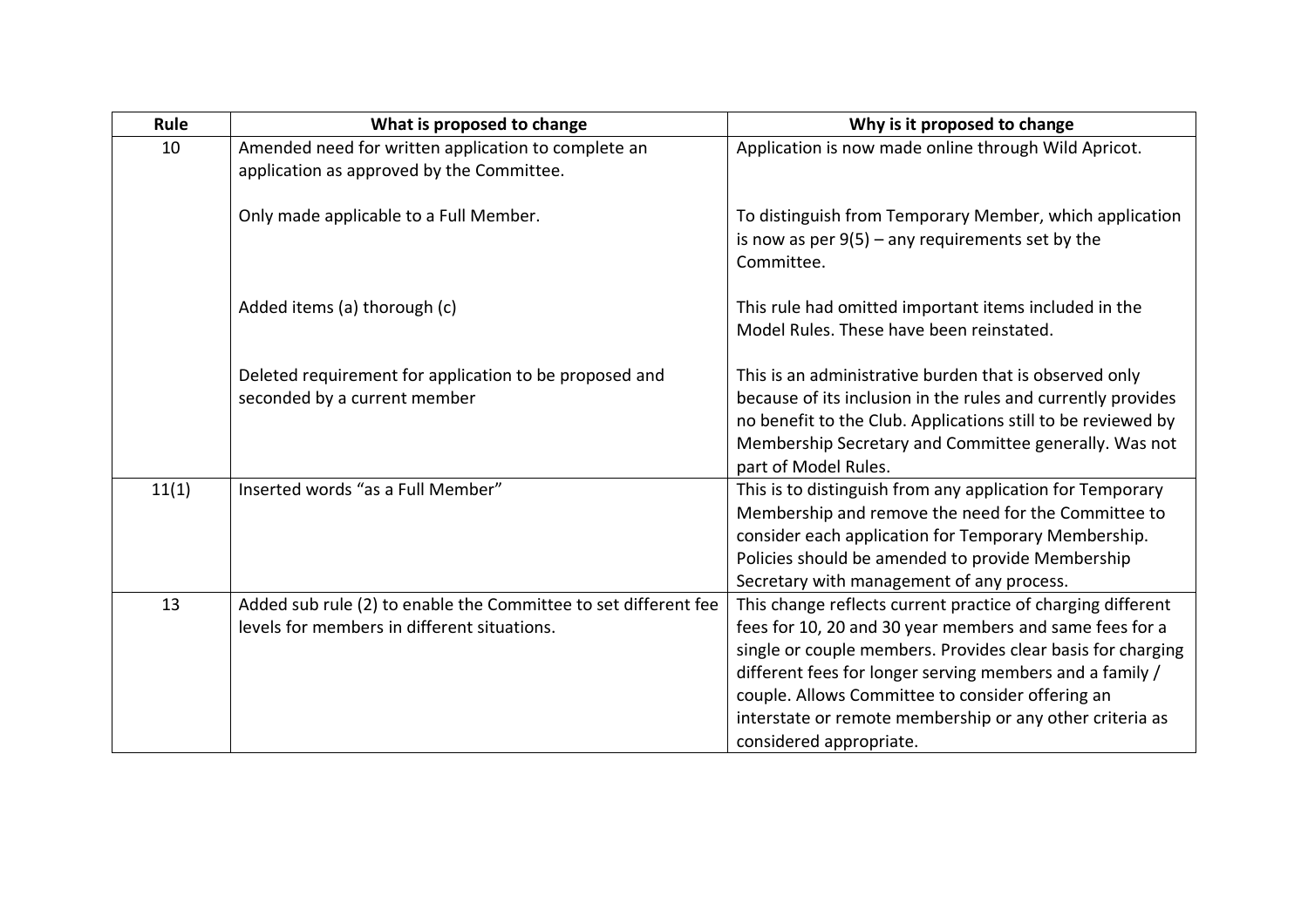| Rule     | What is proposed to change                                    | Why is it proposed to change                               |
|----------|---------------------------------------------------------------|------------------------------------------------------------|
| 18(1)    | Added words "or email address" for notice to members.         | Reflects current practice where 99% of members are         |
|          |                                                               | communicated with by email.                                |
|          |                                                               | DELETED - MUST BE AN ADDRESS - s56 the Act                 |
| 22       | Added subrule (5)                                             | Subrule provides for communication of disciplinary         |
|          |                                                               | meeting to the Member where they do not attend.            |
| 24(4)    | Inserted subrule (4)                                          | Voting at a disciplinary appeal meeting is to be by secret |
|          |                                                               | ballot which precludes attendance by technology.           |
| 28(2)    | Added words "the outcome of the"                              | Clarification of mediator not determining the outcome of   |
|          |                                                               | the dispute.                                               |
| 30(2)    | Deleted rule which refers to first AGM after incorporation.   | No longer relevant to the Club. Simplifies rule.           |
| 30(5)    | Inserted new sub rule to allow the Committee to nominate a    | This reflects the Clubs traditional approach at the AGM.   |
|          | member not seeking election as a Committee member to be       |                                                            |
|          | the Chairperson of the AGM.                                   |                                                            |
| 32(1)    | Added phrase "entitled to vote" following members.            | Clarify other membership types cannot request a general    |
|          |                                                               | meeting.                                                   |
| 32(2)(a) | Added phrase "on paper".                                      | Clarify request for special general meeting is a hard copy |
|          |                                                               | document to exclude a trail of emails etc.                 |
| 33(1)    | Replaced "each member of the Club" with "each member          | Clarify only relevant to voting members.                   |
|          | entitled to vote"                                             |                                                            |
| 33(1)(b) | Inserted subrule to require at least 21 days notice where     | Where electronic voting occurs, there will be at least 2   |
|          | electronic voting is being used.                              | weeks for nominations and up to 1 week for voting.         |
| 33(2)(b) | Deleted from (a) words "and place"                            | Changes included to take account of virtual meetings.      |
|          | Added subrule (b) which requires Notice of Meeting to include |                                                            |
|          | the place or details of technology to be used in a Virtual    |                                                            |
|          | Meeting.                                                      |                                                            |
|          |                                                               |                                                            |
| 33(2)(d) | Inserted requirement to provide voting information where      | Electronic voting will occur in advance of the AGM and     |
|          | electronic voting will be used.                               | therefore members need to know how to vote.                |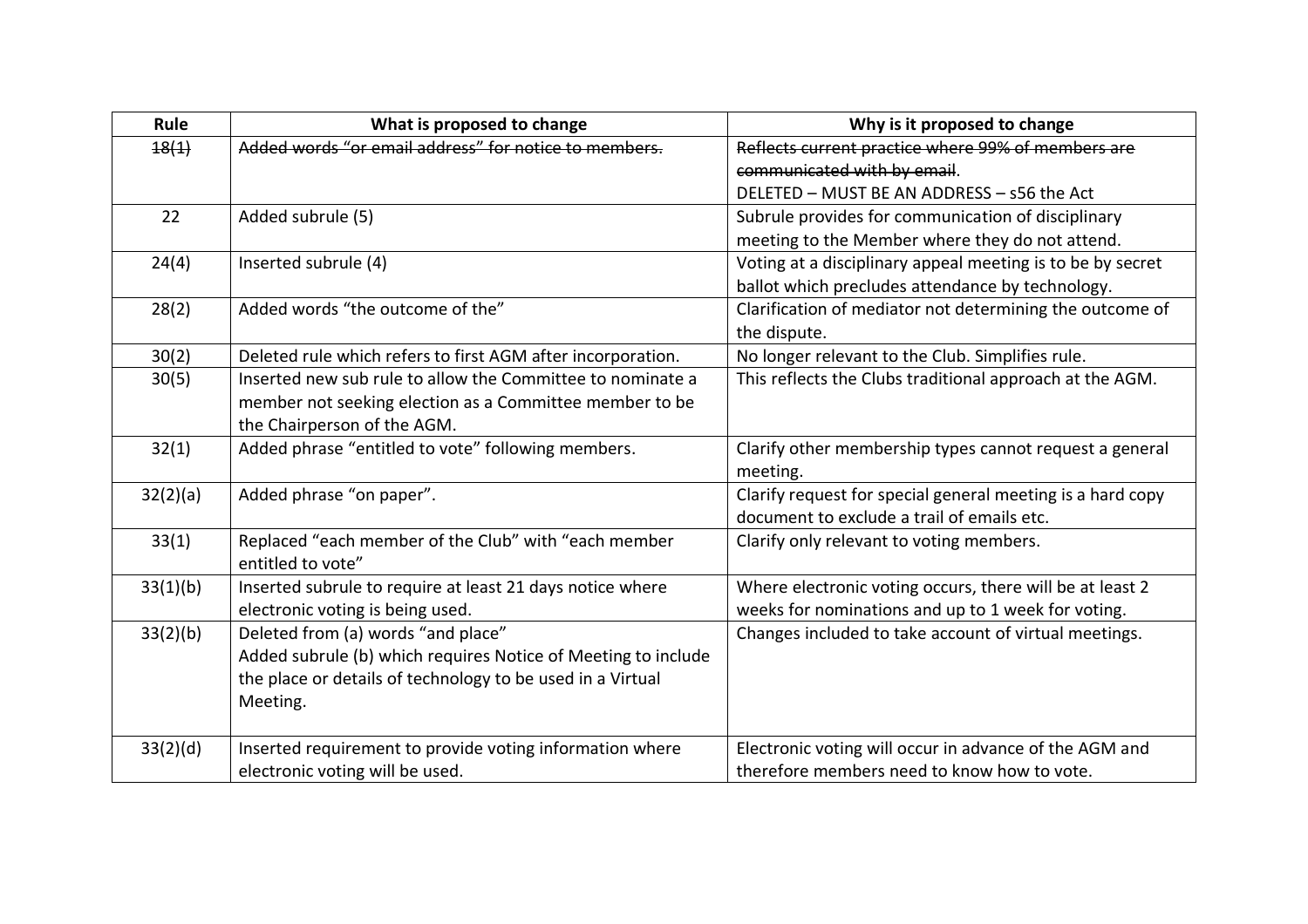| Rule       | What is proposed to change                                     | Why is it proposed to change                                                                  |
|------------|----------------------------------------------------------------|-----------------------------------------------------------------------------------------------|
| 34         | Amended and added rules to clearly provide for electronic      | Changes included to clearly provide for electronic proxies                                    |
|            | proxy forms.                                                   | and receipt of proxies in a virtual meeting.                                                  |
|            | Change "authenticated" in new subrule (3) to "verified"        |                                                                                               |
| 35         | Added subrule (1) clearly providing for online meetings.       | Changes included to clearly provide that virtual meetings<br>are allowed.                     |
| 36(2)      | Quorum changed to 10%.                                         | Model Rules state 10%. Previous rules stated 15% which<br>can be problematic and unnecessary. |
| 40(2)      | Added new subrule to ensure members attending by               | To specifically cater for a show of hands by video                                            |
|            | technology are included in any resolution by show of hands.    | conference or phone conference, but the method is left to                                     |
|            |                                                                | the Chairperson so the Club is not locked into a solution                                     |
|            |                                                                | based on current technology.                                                                  |
| 40(6) plus | Added new subrule that members attending by technology         | Given the size and nature of the Club we are too small to                                     |
| note       | cannot take part in a poll, but for a vote to pass all members | have live electronic voting at meetings. Further a poll has                                   |
|            | are considered.                                                | never been undertaken (as far as is known) in the history of                                  |
|            |                                                                | the Club. This means members attending by technology                                          |
|            |                                                                | essentially abstain, but for a poll to be carried there still                                 |
|            |                                                                | needs to be the required proportion based on the full                                         |
|            |                                                                | attendance.                                                                                   |
| 41(3)      | Amended subrule (b) and added (c) to cater for electronic      | Changes to rule 34 required amendment                                                         |
|            | proxies.                                                       |                                                                                               |
| 41(3)      | Added (a), (e) and (f)                                         | Additions are included in the Model Rules but not in                                          |
|            |                                                                | current Club rules, but all of which are currently done and                                   |
|            |                                                                | should continue to be done.                                                                   |
| 43(4)      | Added that the Committee shall review all delegations          | It is good practice for each Committee to review the                                          |
|            | annually.                                                      | delegations of the previous committees.                                                       |
| 46         | Modified to make rule subject to new rule 30(5) that enables   | To ensure rule 46 does not conflict with new rule 30(5).                                      |
|            | the Committee to nominate the Chairperson for the AGM.         |                                                                                               |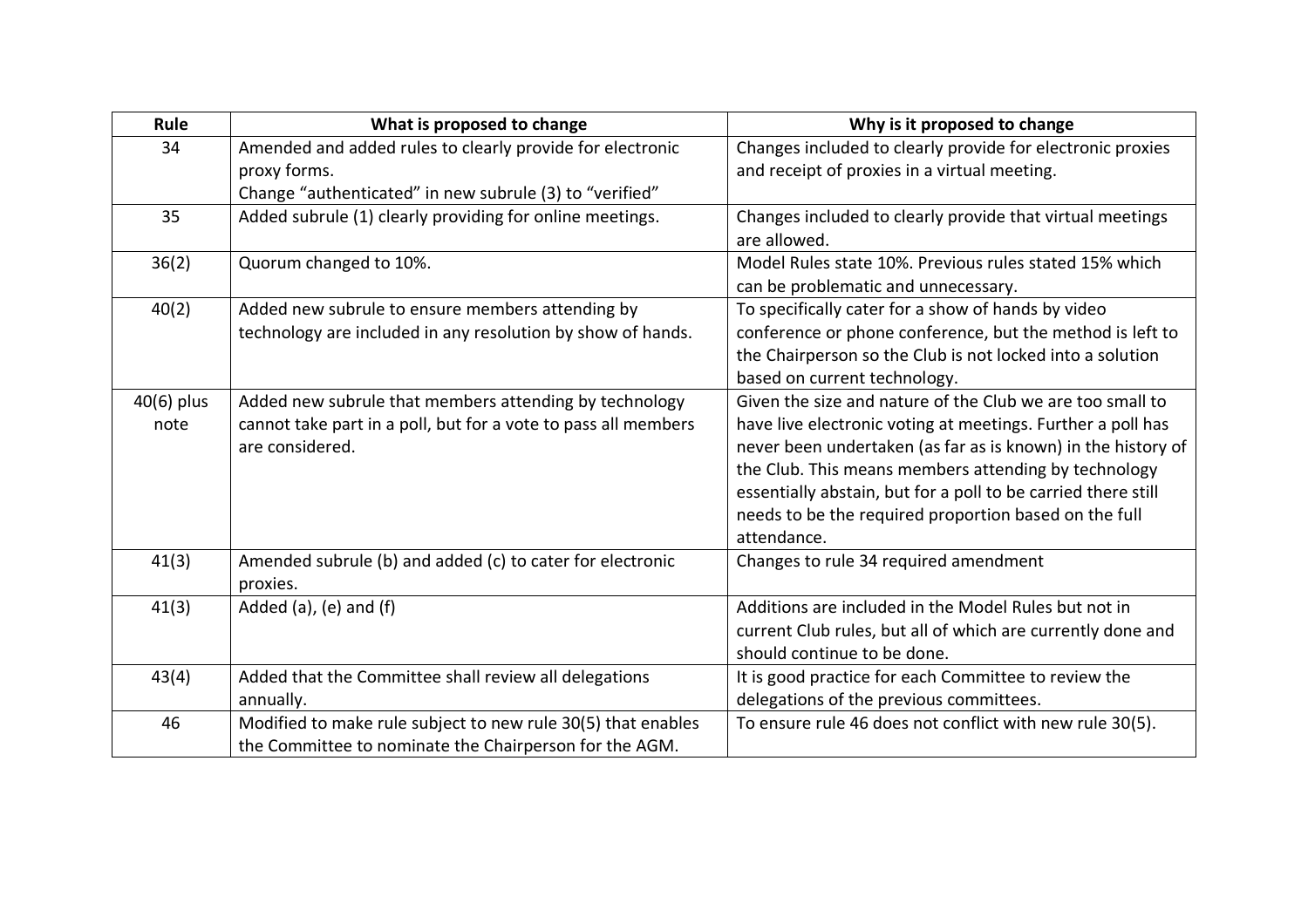| Rule     | What is proposed to change                                     | Why is it proposed to change                                    |
|----------|----------------------------------------------------------------|-----------------------------------------------------------------|
| 47(2)(a) | Added reference to register of members                         | Membership Secretary, not the Secretary, is responsible for     |
|          |                                                                | register of members and access to members is provided for       |
|          |                                                                | in Rule 49.                                                     |
| 48(1)(d) | Added words to include any method of withdrawing funds         | Amended to address modern banking methods not just              |
|          | from the Club account.                                         | cheques. The Club practically no longer uses cheques and        |
|          |                                                                | all withdrawals are done online.                                |
| 51       | Deleted subrule (1)(a). Amended subrule 1(b) to read as a      | Provision for the first AGM which is no longer relevant.        |
|          | single rule.                                                   | Combined previous sub rules 1(b) and (2). No change in          |
|          |                                                                | intent.                                                         |
|          | Added that election results can be declared, rather than held. | Where elections are by electronic voting there is no            |
|          |                                                                | election to be held during the AGM, but simply a                |
|          |                                                                | declaration of the results.                                     |
| 52(1)    | Deleted rule requiring Chairperson to call for nominations     | The existing sub-rules $(1)$ and $(2)(b)$ were contradictory in |
|          | Added sub-rules(1)-(3) allowing the Committee to set a date    | that nominations needed to be made in writing before the        |
|          | and time when nominations closed, of no more than 7 days       | meeting, but then nominations were called for prior to the      |
|          | before the AGM and provide members at least 14 days notice     | election of a position. Sub rule (3) further complicated this   |
|          | of this date. Where this does not happen nominations can be    | by allowing people to nominate for a position if they           |
|          | received up to the start of the meeting.                       | weren't earlier successful. This was due to a mix of Model      |
|          |                                                                | Rules and custom rules.                                         |
|          |                                                                | New rules 1-3 make time for nominations clear and allows        |
|          |                                                                | the Committee to set an earlier date and time which is          |
|          |                                                                | particularly, but not only, important for online meetings.      |
|          |                                                                | Where an earlier time is set by the Committee clear notice      |
|          |                                                                | needs to be given - practically this would be expected to       |
|          |                                                                | be included in the AGM Notice of Meeting.                       |
|          |                                                                | These changes also enables electronic voting to be              |
|          |                                                                | contemplated.                                                   |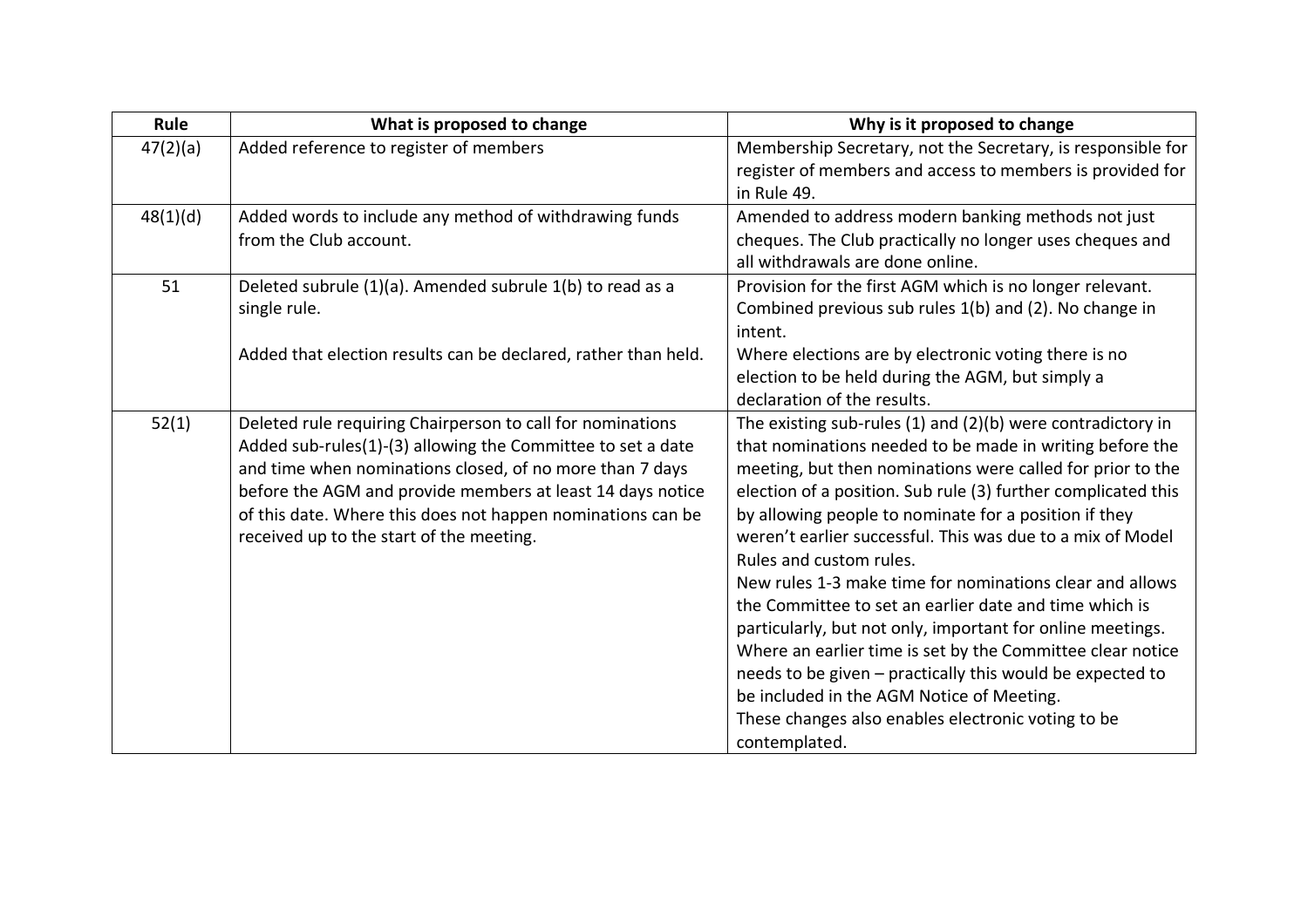| Rule           | What is proposed to change                                  | Why is it proposed to change                                |
|----------------|-------------------------------------------------------------|-------------------------------------------------------------|
| $52(3)-(4)$    | Deletes requirement that nominations be signed by two       | The Model Rules do not require nominees to obtain other     |
| (was $52(2)$ ) | members.                                                    | members signatures. Nominations signed by two other         |
|                | Delivery to the Secretary contained in 53(3)                | members offers no benefit to the Club and causes an         |
|                |                                                             | administrative burden. Model rules reinstated allowing      |
|                |                                                             | members to simply nominate themselves or be nominated       |
|                |                                                             | by other members with their consent. Specified              |
|                |                                                             | nominations to be in writing including email.               |
| 52(5)          | Reworded subrule to allow members to nominate for multiple  | Rule was confusing as set out in 52(1) above.               |
|                | positions in the context that nominations must be received  | Practically now this means where no-one nominates for a     |
|                | prior to the start of the meeting.                          | position prior to the AGM, the position remains vacant to   |
|                |                                                             | be appointed by the Committee under Rule 57, which          |
|                |                                                             | remains unchanged. This practically means a person will     |
|                |                                                             | agree to undertaking the position rather than being         |
|                |                                                             | badgered to do it at the AGM.                               |
| 53(1)          | Added new subrule setting out three types of voting.        |                                                             |
| 53(2)          | Added words "or declared"                                   | Provides for electronic voting.                             |
| (was $53(1)$   | Added words "in the following order"                        | As a member can nominate for multiple positions and if      |
|                |                                                             | elected withdraws subsequent nominations order of           |
|                |                                                             | election is important.                                      |
| 53(3)          | Amalgamated subrules (3) and (4) into one for elections not | Existing rules needed to be applied only to voting by       |
|                | using electronic voting.                                    | members during the meeting.                                 |
| 54             | Inserted new rule providing for the conduct of electronic   | Electronic voting is significantly different to the current |
|                | voting.                                                     | options of show of hands or ballot and needs a rule of its  |
|                |                                                             | own.                                                        |
|                |                                                             | Added requirement that for a contested position there       |
|                |                                                             | must be at votes equal to at least 10% of members entitled  |
|                |                                                             | to vote.                                                    |
| 63 (was 62)    | Added subrule to allow committee meetings to be completely  | Changes included to clearly provide that virtual meetings   |
|                | electronic.                                                 | are allowed.                                                |